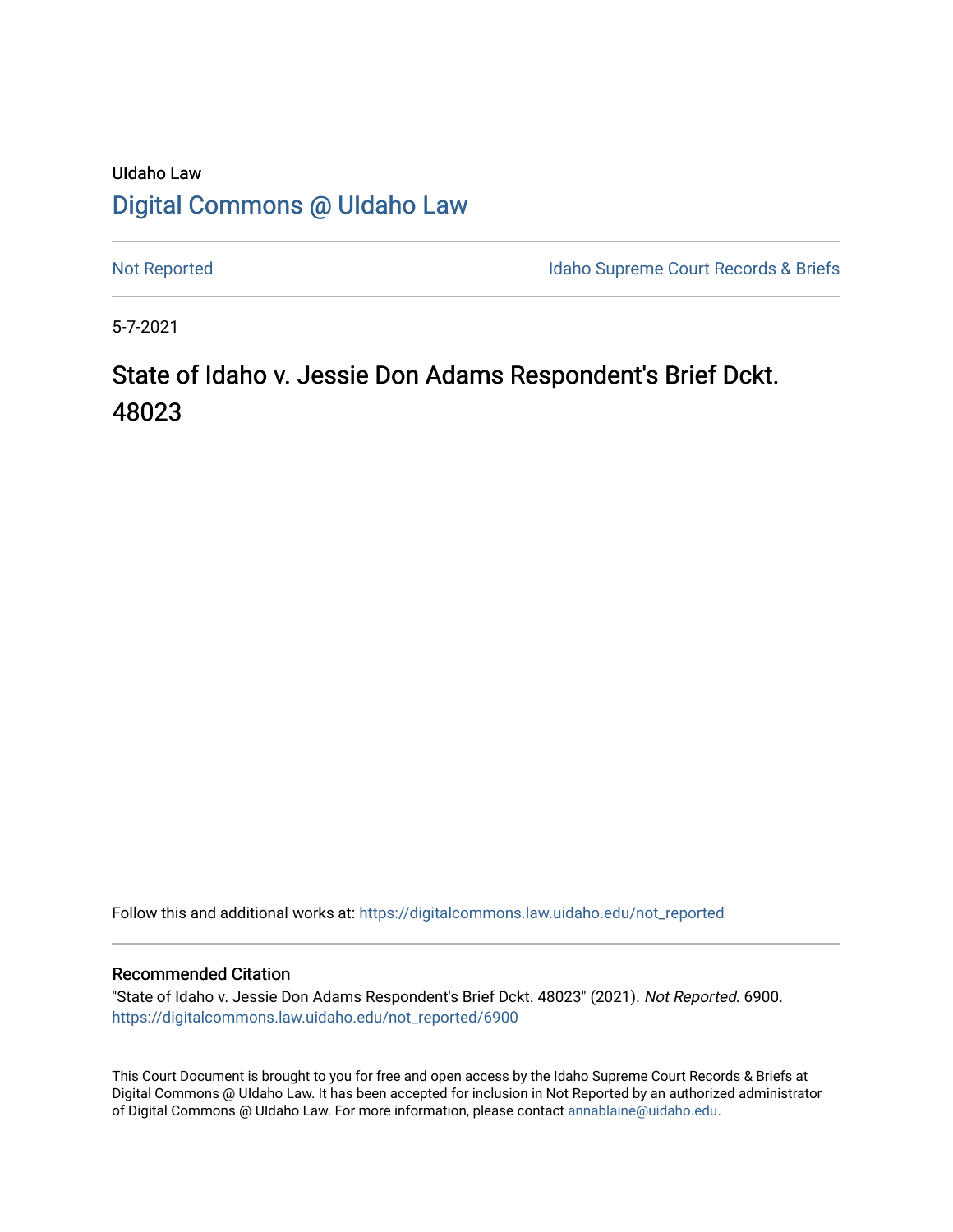Electronically Filed 5/7/2021 2:39 PM Idaho Supreme Court Melanie Gagnepain, Clerk of the Court By: Murriah Clifton, Deputy Clerk

#### **IN THE SUPREME COURT OF THE STATE OF IDAHO**

| <b>STATE OF IDAHO,</b>       |                            |
|------------------------------|----------------------------|
|                              | No. 48023-2020             |
| <b>Plaintiff-Respondent,</b> |                            |
|                              | <b>Ada County Case No.</b> |
| v.                           | CR01-17-9547               |
|                              |                            |
| <b>JESSIE DON ADAMS,</b>     |                            |
|                              |                            |
| Defendant-Appellant.         |                            |
|                              |                            |

### **BRIEF OF RESPONDENT** \_\_\_\_\_\_\_\_\_\_\_\_\_\_\_\_\_\_\_\_\_\_\_\_

\_\_\_\_\_\_\_\_\_\_\_\_\_\_\_\_\_\_\_\_\_\_\_\_

## **APPEAL FROM THE DISTRICT COURT OF THE FOURTH JUDICIAL DISTRICT OF THE STATE OF IDAHO, IN AND FOR THE COUNTY OF ADA**

\_\_\_\_\_\_\_\_\_\_\_\_\_\_\_\_\_\_\_\_\_\_\_\_

**HONORABLE MICHAEL REARDON District Judge**

\_\_\_\_\_\_\_\_\_\_\_\_\_\_\_\_\_\_\_\_\_\_\_\_

**LAWRENCE G. WASDEN Attorney General State of Idaho**

**COLLEEN D. ZAHN Deputy Attorney General Chief, Criminal Law Division**

**JENNIFER JENSEN Deputy Attorney General Criminal Law Division P. O. Box 83720 Boise, Idaho 83720-0010 (208) 334-4534 E-mail: ecf@ag.idaho.gov** 

**ATTORNEYS FOR PLAINTIFF-RESPONDENT**

**JASON C. PINTLER Deputy State Appellate Public Defender 322 E. Front St., Ste. 570 Boise, Idaho 83702 (208) 334-2712 E-mail: documents@sapd.state.id.us** 

**ATTORNEY FOR DEFENDANT-APPELLANT**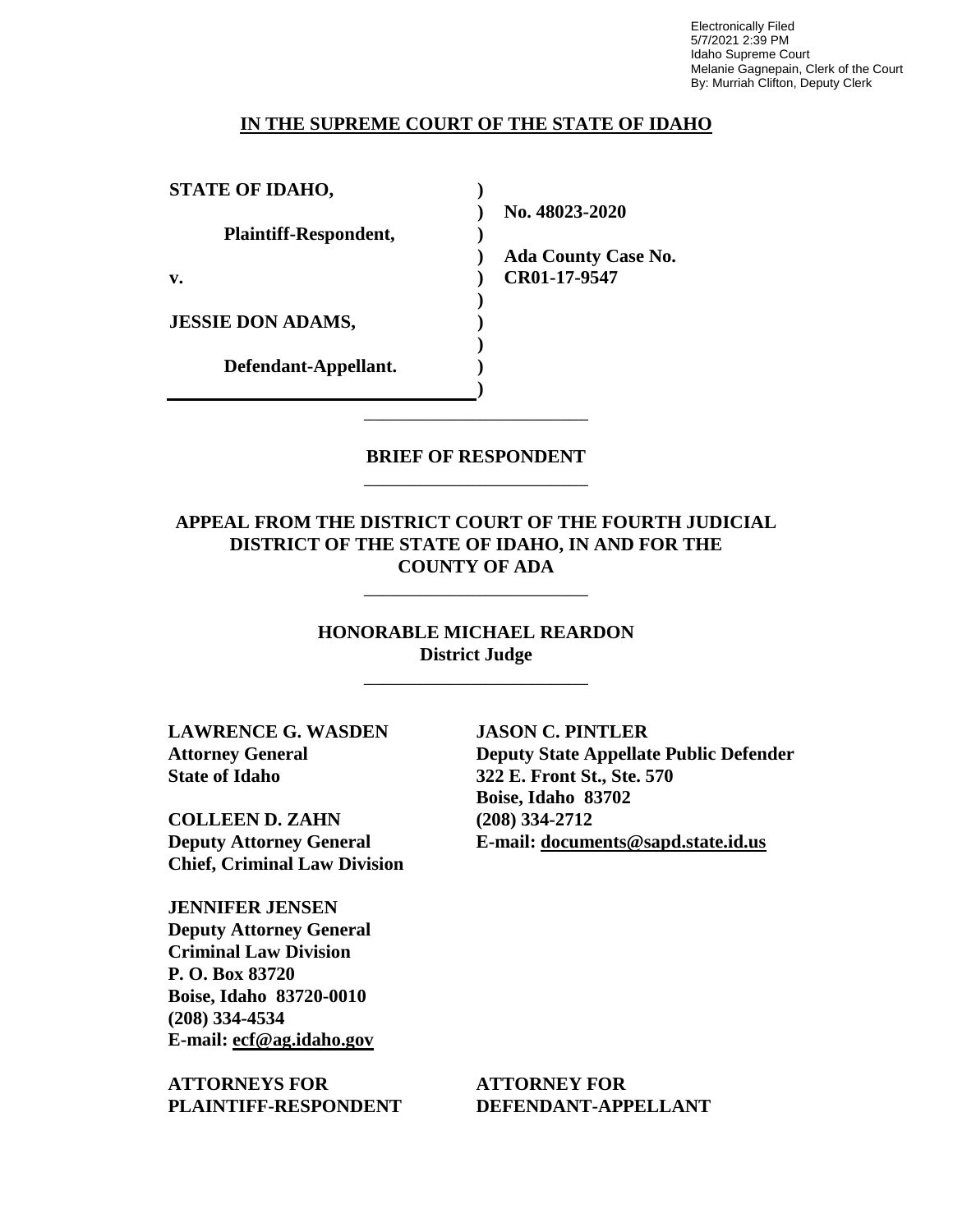## **TABLE OF CONTENTS**

| $A_{\cdot}$                                                                                                                     |
|---------------------------------------------------------------------------------------------------------------------------------|
| <b>B.</b>                                                                                                                       |
| $\mathcal{C}$ .<br>The District Court Properly Exercised Its Discretion<br>To Order \$15,053.49 In Restitution For The Criminal |
| 1.<br>Idaho's Restitution Statute Affords Victims<br>Recovery Of Economic Loss Caused By The                                    |
| 2.<br>Other Jurisdictions Have Reached The Same                                                                                 |
| 3.                                                                                                                              |
|                                                                                                                                 |
|                                                                                                                                 |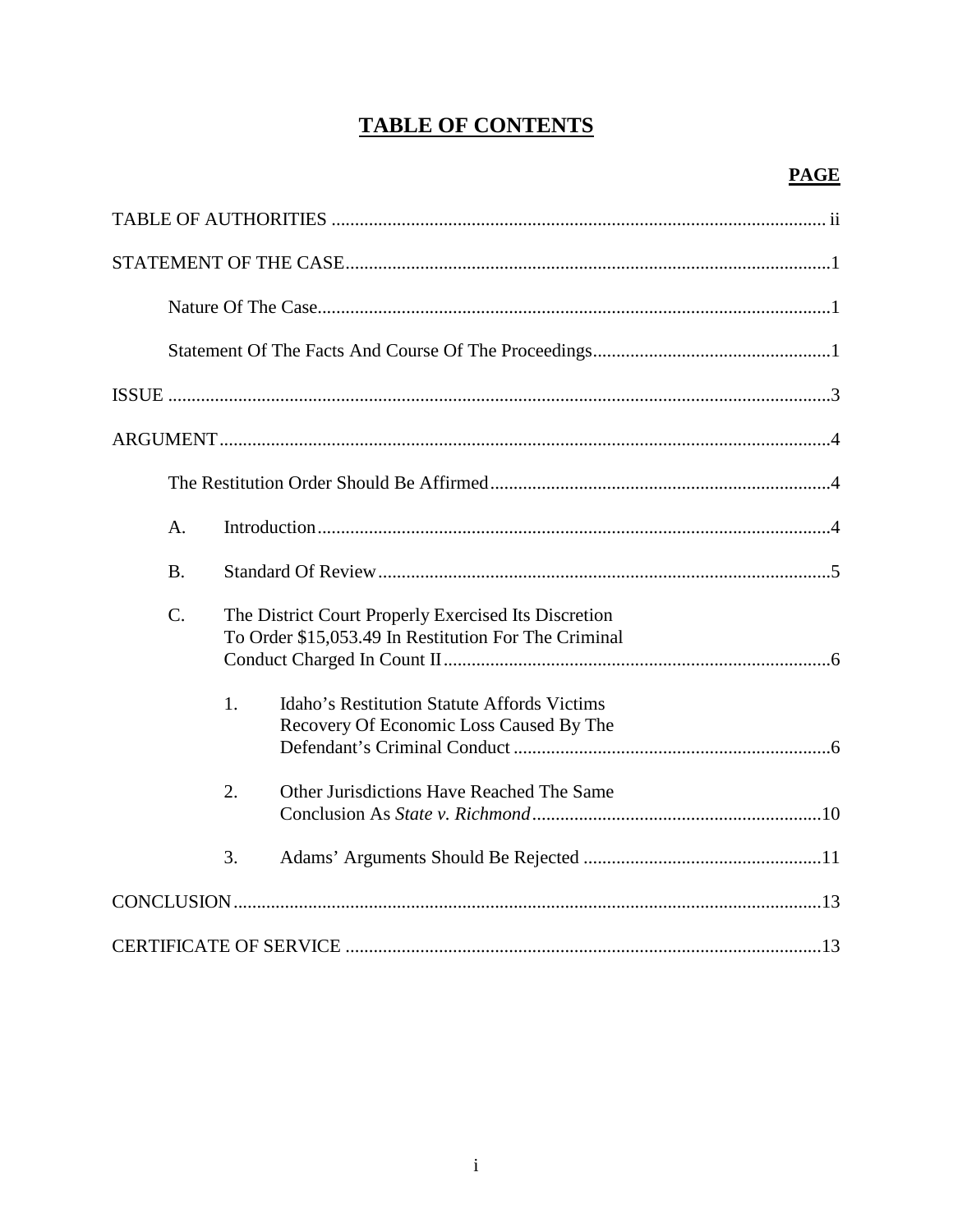## **TABLE OF AUTHORITIES**

| <b>CASES</b> | <b>PAGE</b> |
|--------------|-------------|
|              |             |
|              |             |
|              |             |
|              |             |
|              |             |
|              |             |
|              |             |
|              |             |
|              |             |
|              |             |
|              |             |
|              |             |
|              |             |
|              |             |
|              |             |
|              |             |
|              |             |
|              |             |
|              |             |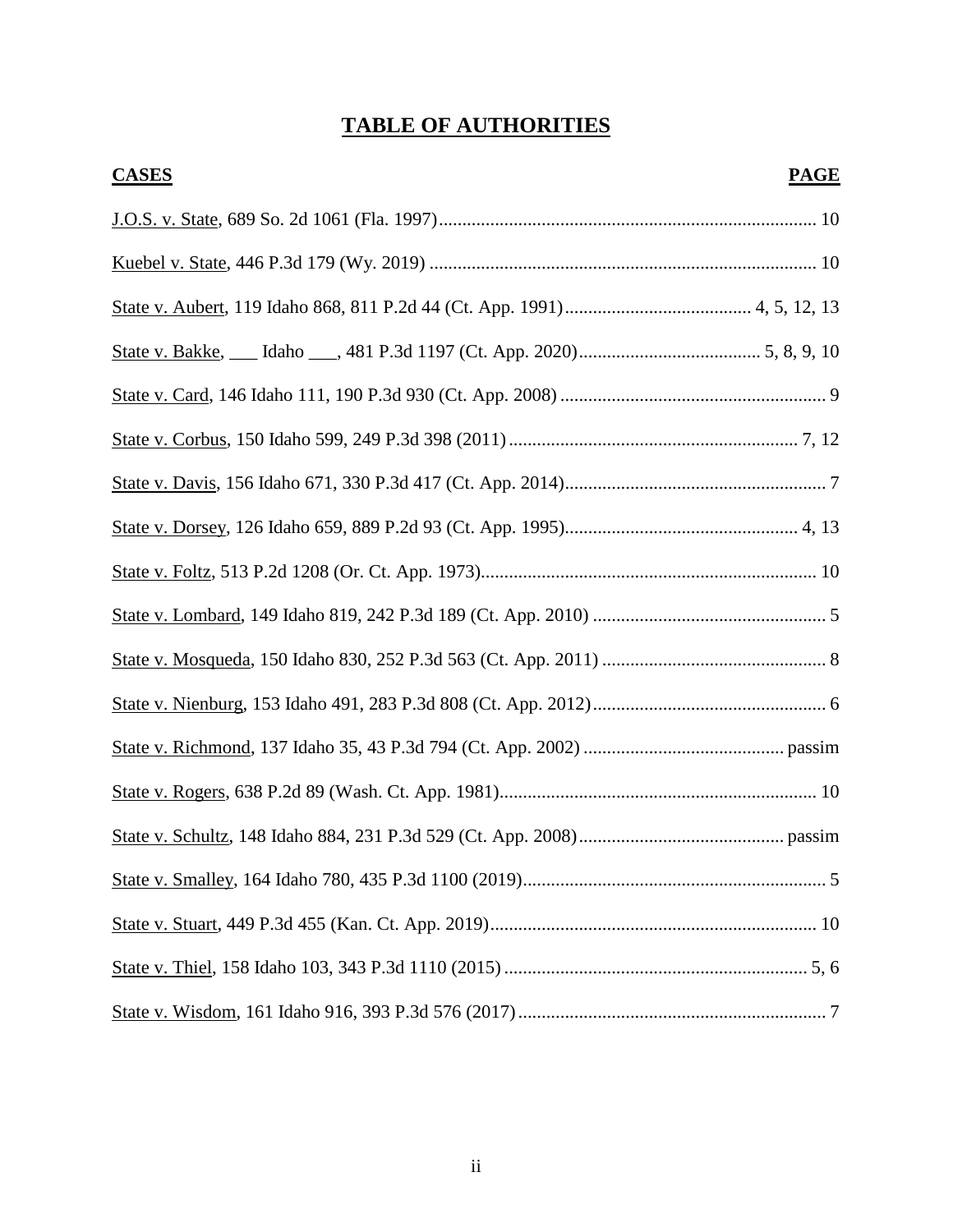| <b>STATUTES</b> | <b>PAGE</b> |
|-----------------|-------------|
|                 |             |
|                 |             |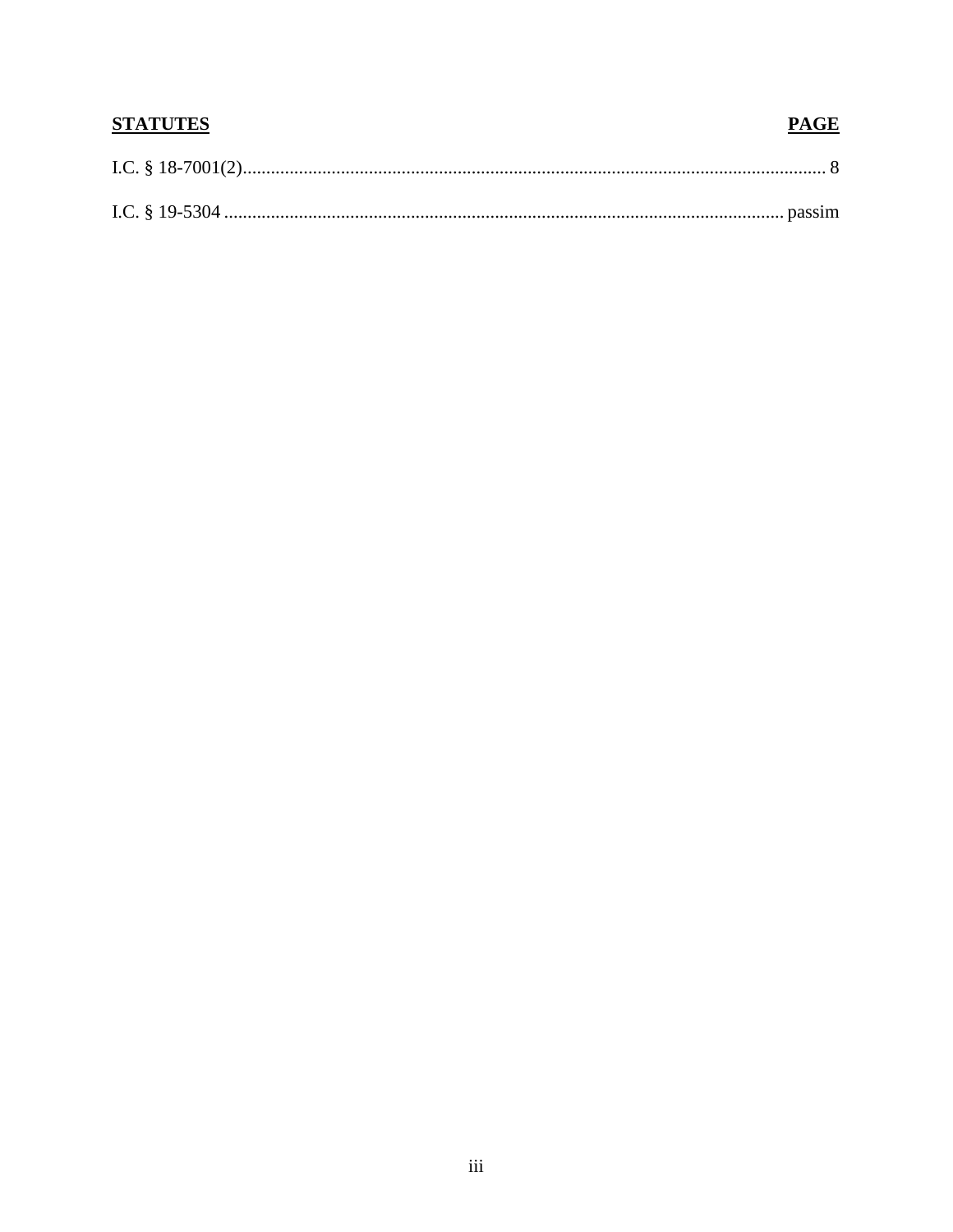#### STATEMENT OF THE CASE

#### Nature Of The Case

Following his conviction for one count of grand theft and one count of petit theft, Jesse Don Adams appeals the district court's restitution order.

#### Statement Of The Facts And Course Of The Proceedings

On or between January 1, 2015 and December 31, 2016, Adams cashed checks written to his employer, Idaho Interior Services, LLC, and took the money for himself. (R., pp. 257, 272; Tr., pp. 582-84<sup>[1](#page-5-0)</sup> (discussing "stolen checks" as the basis for count one).) On or between January 1, 2015, and November 3, 2016, Adams made unauthorized charges to the company bank account, on a company debit card. (R., pp. 262, 273, 338-39.) The state charged Adams with two counts of grand theft arising from this course of conduct. (R., pp. 38-39, 110-11.) Adams pled not guilty. (R., p. 47.) At trial, the jury found Adams guilty of one count of grand theft arising from the cashing of checks to Idaho Interior Services, LLC. (R., p. 272.) The jury acquitted Adams of the second count of grand theft and found him guilty of the lesser-included offense of petit theft for his unauthorized charges to the company bank account. (R., p. 273.)

In the succeeding restitution proceedings, the parties agreed that Adams would pay \$10,185.54 in restitution for the cashing of checks. (R., p. 338.) As to the unauthorized charges to the company bank account, Adams took the position that restitution should be capped at \$999.99 because the debit card transactions gave rise to the petit theft conviction, and restitution should be capped at the offense's dollar amount limit. (See R., pp. 331-33.) The state sought \$15,053.49 for the unauthorized charges. (R., p. 338.)

 $\overline{a}$ 

<span id="page-5-0"></span><sup>&</sup>lt;sup>1</sup> The transcript in the record has no line numbers after page 81.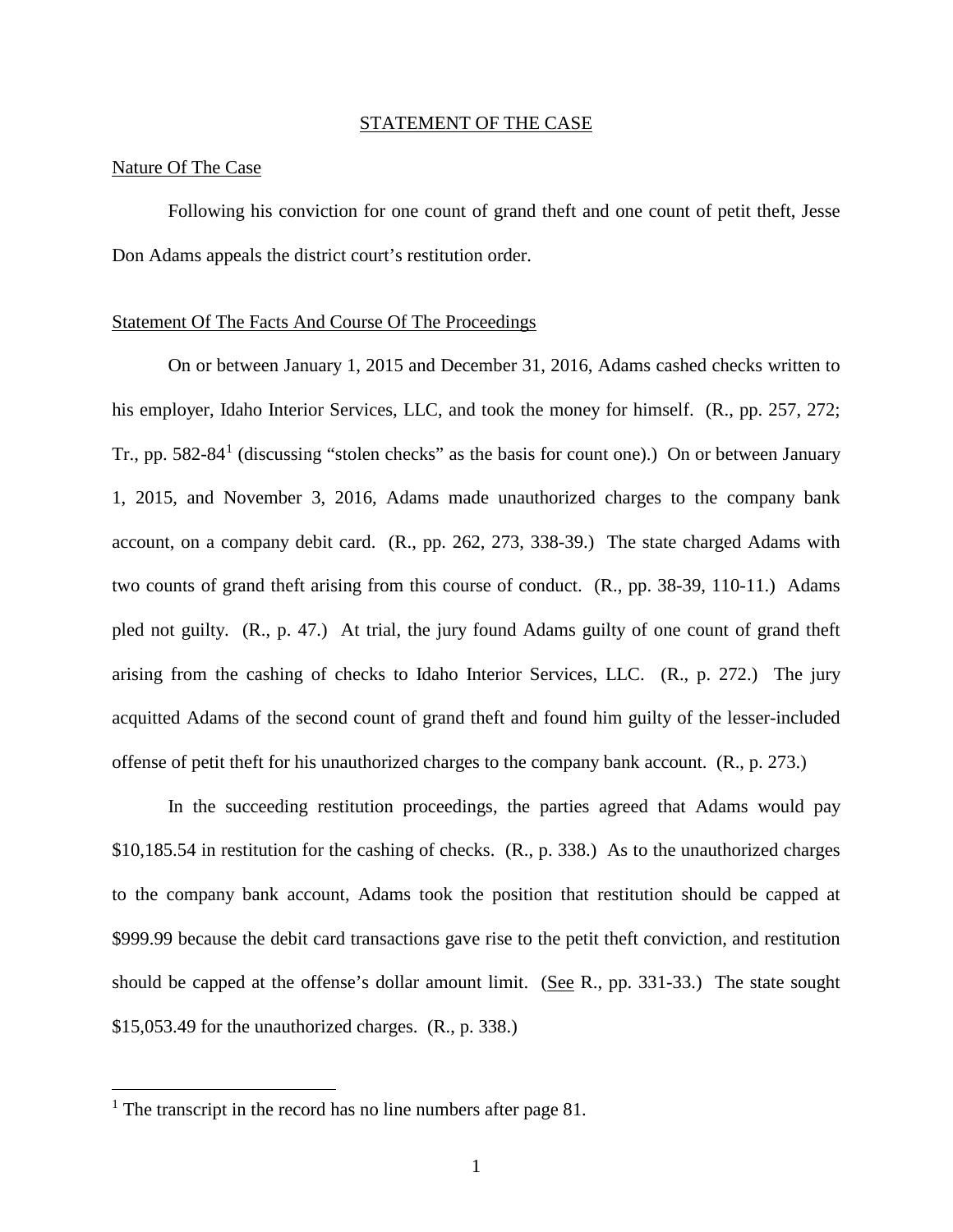The trial court ordered a total of \$25,239.03, which reflected \$10,185.54 for the stolen checks and \$15,053.49 for the charges to the company bank account. (R., p. 340.) In its restitution order, the trial court addressed the dispute over the amount of restitution appropriate for these charges. (R., pp. 338-39.) The \$15,053.49 of economic loss had been proven by a preponderance of the evidence and therefore could be ordered under the restitution statute, even if the jury did not find the amount proved beyond reasonable doubt for purposes of convicting on the underlying offense. (See id.)

Adams timely appealed. (See R., pp. 342-43, 345-47.) On appeal, he only challenges the \$15,053.49 in restitution arising from the unauthorized debit charges related to the petit theft conviction. (Appellant's brief, p. 6.)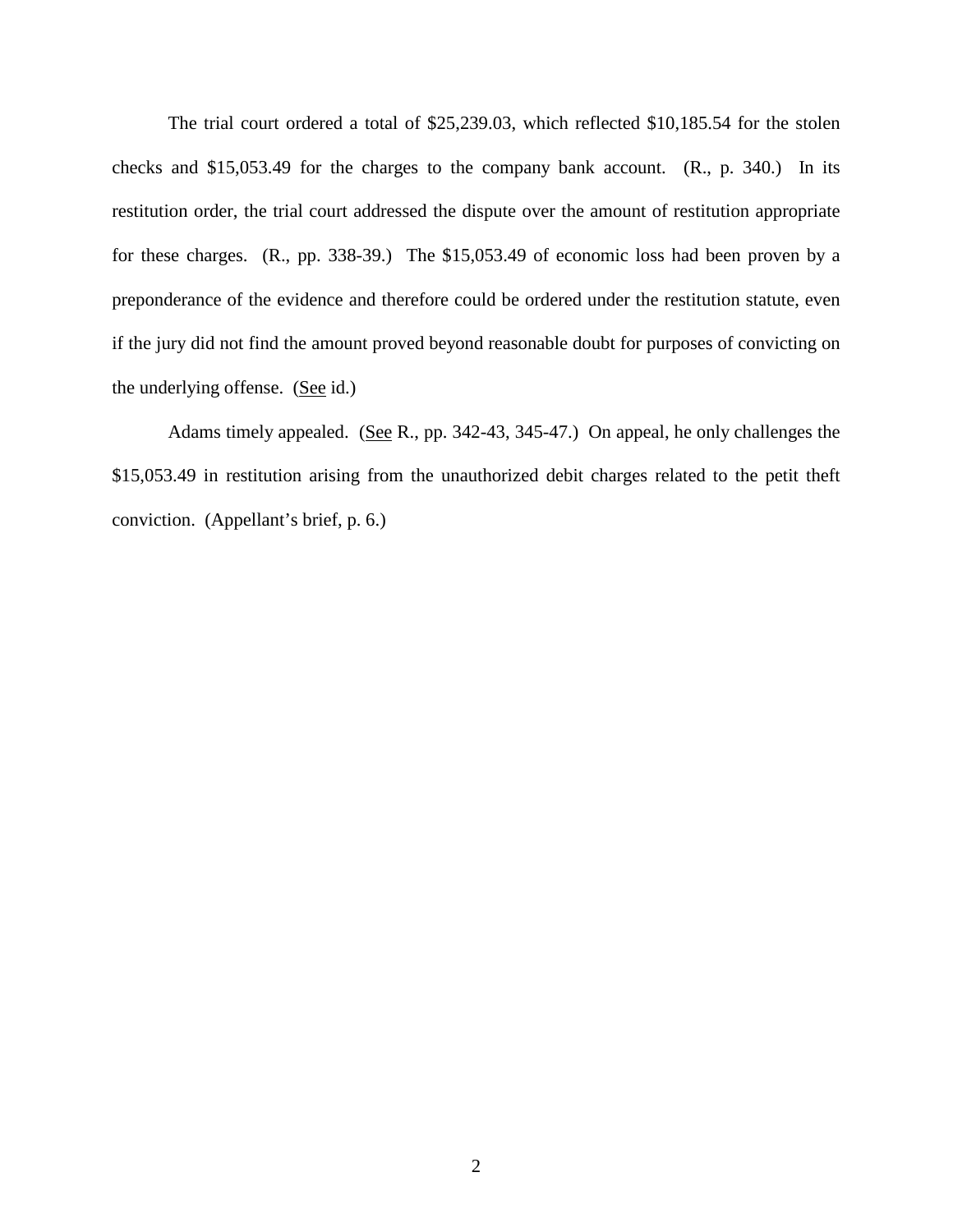## ISSUE

Adams states the issue on appeal as:

Did the district court abuse its discretion by ordering Mr. Adams to pay Idaho Interior Services \$15,053.49 in restitution stemming from his conviction for petit theft?

(Appellant's brief, p.7.)

The state rephrases the issue as:

Did the district court appropriately exercise its discretion when it ordered Adams to pay the \$15,053.49 in restitution proven by preponderance of the evidence, as required by the restitution statute?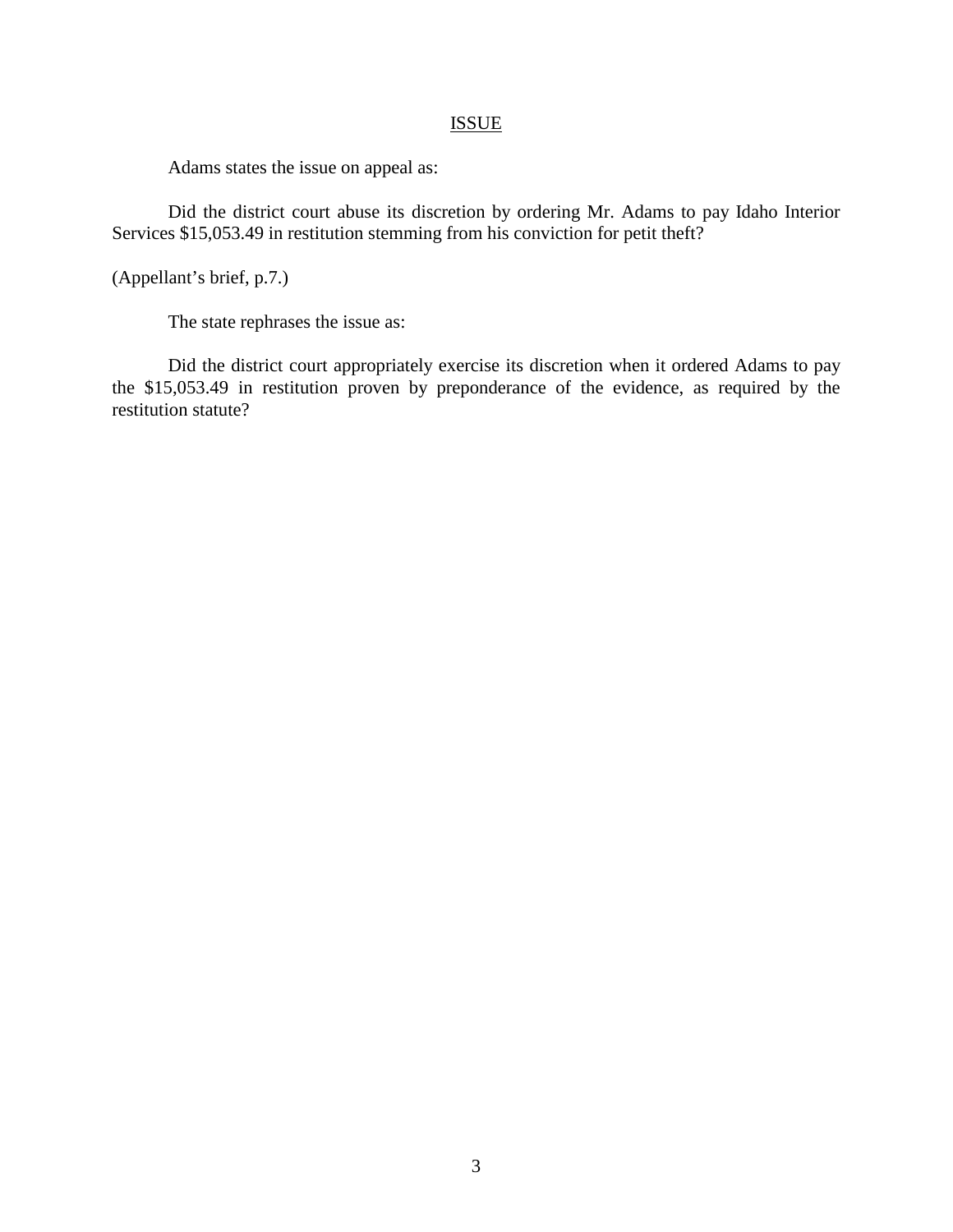#### ARGUMENT

#### The Restitution Order Should Be Affirmed

#### A. Introduction

The district court properly ordered Adams to pay \$15,053.49 in restitution caused by his criminal conduct in relation to his misuse of Idaho Interior Services, LLC's debit card and conviction for petit theft. Adams was found guilty of a crime that resulted in economic loss to Idaho Interior Services, LLC. The court therefore had authority to order restitution under I.C. § 19-5304. The district court appropriately exercised its authority and determined that the economic loss from the criminal conduct, the unauthorized debit card transactions, totaled \$15,053.49. The amount had been proven by a preponderance of the evidence, as required by I.C. § 19-5304(6). The \$15,053.49 of economic loss was causally connected to Adams' criminal conduct, as charged by the state, and was therefore compensable. See State v. Schultz, 148 Idaho 884, 885-87, 231 P.3d 529, 530-32 (Ct. App. 2008). Further, I.C. § 19-5304 does not cap restitution for losses caused by criminal conduct underlying petit theft at \$999 because economic loss for restitution purposes is proven by preponderance of the evidence, while the elements of the offense are proven beyond reasonable doubt. See State v. Richmond, 137 Idaho 35, 37-38, 43 P.3d 794, 796-97 (Ct. App. 2002).

Adams argues that Richmond was decided incorrectly (Appellant's brief, p. 14), but his characterization of the court's opinion is inaccurate. This Court should also reject Adams' contention that State v. Aubert should control (Appellant's brief, p. 16) because Aubert involves uncharged conduct, unlike this case. 119 Idaho 868, 869-71, 811 P.2d 44, 45-46 (Ct. App. 1991) (overruled on other grounds by State v. Dorsey,  $126$  Idaho  $659, 662, 889$  P.2d  $93, 96$  (Ct. App.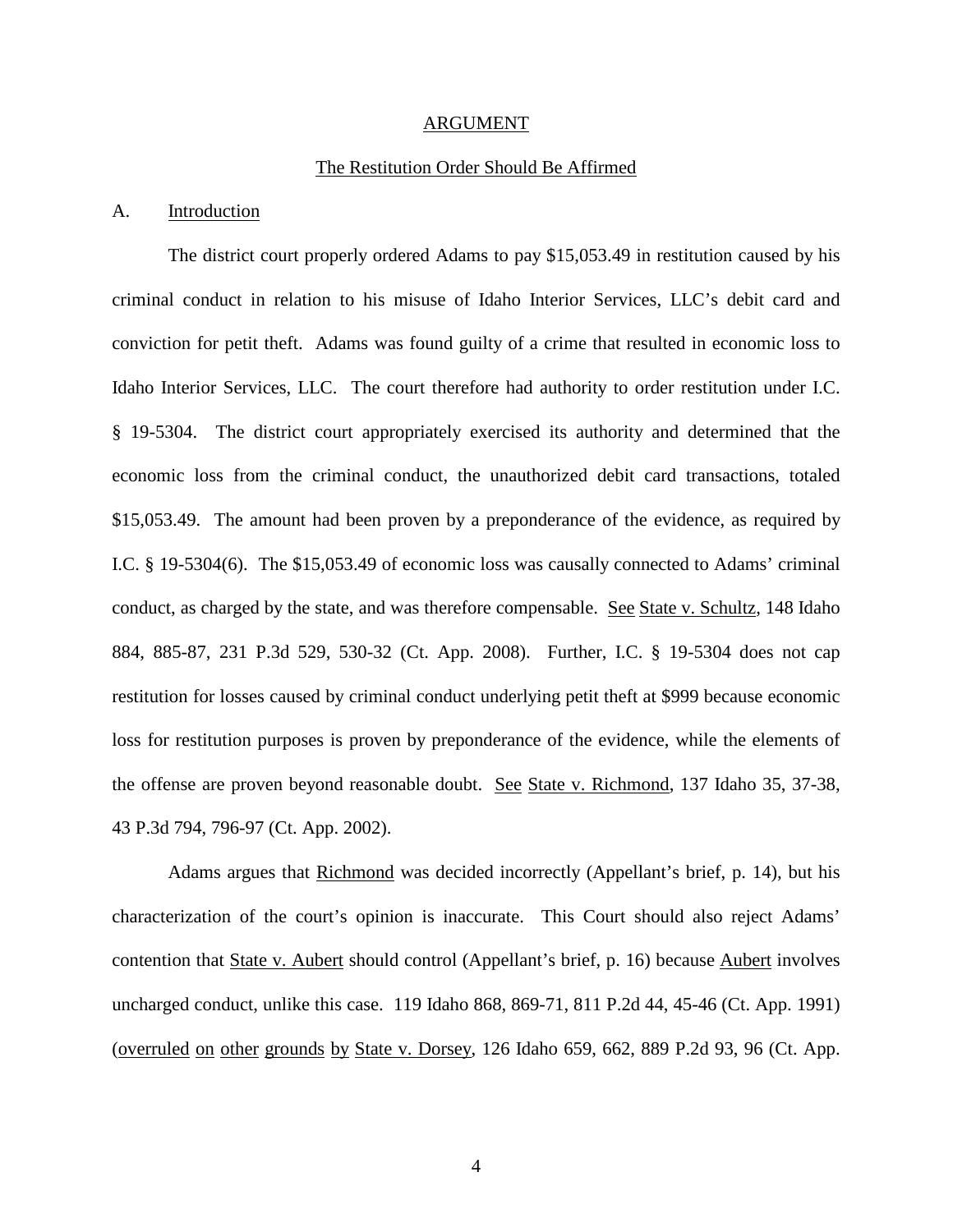1995)). Further, Schultz was decided after Aubert and clearly permits a restitution award for the full economic loss of his crime.

#### B. Standard Of Review

The decision whether to order restitution, and in what amount, is within the discretion of the trial court, guided by consideration of the factors set forth in I.C. § 19-5304 and the policy favoring full compensation to crime victims who suffer economic loss. State v. Lombard, 149 Idaho 819, 822, 242 P.3d 189, 192 (Ct. App. 2010). When a trial court's discretionary decision is reviewed on appeal, the appellate court evaluates whether the lower court "(1) correctly perceived the issue as one of discretion; (2) acted within the boundaries of such discretion; (3) acted consistently with any legal standards applicable to the specific choices before it; and (4) reached its decision by an exercise of reason." State v. Bakke, \_\_\_ Idaho \_\_\_, 481 P.3d 1197, 1201 (Ct. App. 2020).

"The interpretation of a statute is a question of law [the] Court reviews de novo." State v. Smalley, 164 Idaho 780, 783, 435 P.3d 1100, 1103 (2019). "Statutory provisions should not be read in isolation but instead are interpreted in the context of the entire document." State v. Thiel, 158 Idaho 103, 106, 343 P.3d 1110, 1113 (2015) (internal quotation marks omitted). Language in an "unambiguous statute must be given its plain, usual, and ordinary meaning." Id. (internal quotation marks omitted).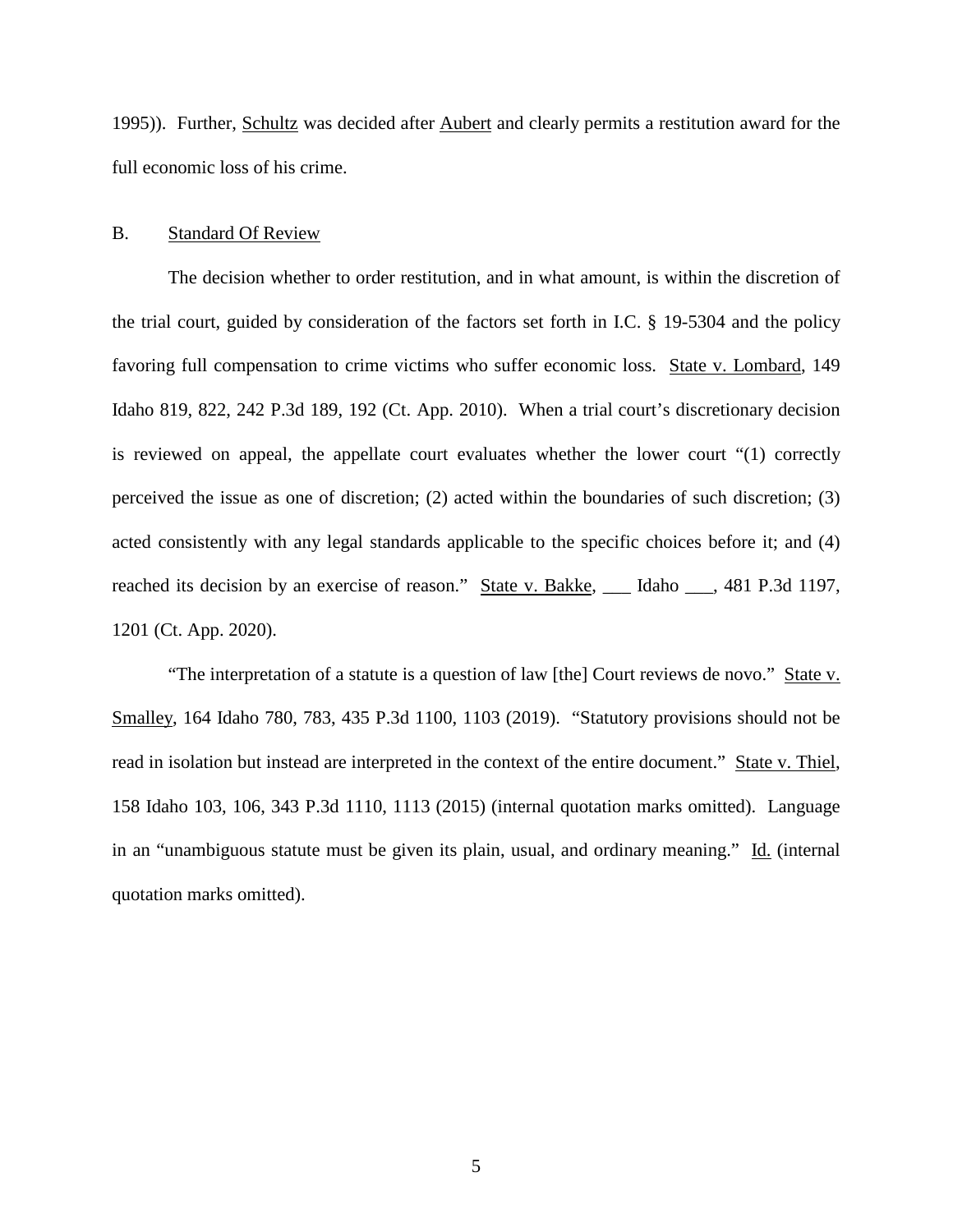## C. The District Court Properly Exercised Its Discretion To Order \$15,053.49 In Restitution For The Criminal Conduct Charged In Count II

## 1. Idaho's Restitution Statute Affords Victims Recovery Of Economic Loss Caused By The Defendant's Criminal Conduct

Idaho Code § 19-5304 gives the courts authority to order certain convicted defendants to pay restitution. See State v. Nienburg, 153 Idaho 491, 495, 283 P.3d 808, 812 (Ct. App. 2012) (citing I.C. § 19-5304).

Generally, when a defendant is "found guilty of any crime which results in an economic loss to the victim," the court "shall" order the defendant "to make restitution to the victim." I.C. § 19-5304(2). The district court, however, has discretion to "determine[] that an order of restitution would be inappropriate or undesirable" upon considering the statutory factors. I.C. §§ 19-5304(2), 19-5304(7). These factors are "[1] the amount of economic loss sustained by the victim as a result of the offense, [2] the financial resources, needs and earning ability of the defendant, and [3] such other factors as the court deems appropriate." I.C. § 19-5304(7). The district court considers the factors to determine whether restitution is appropriate and, if so, what amount is appropriate. Id.

Accordingly, under the plain language of the statute, the threshold inquiry is whether the defendant has been "found guilty of any crime which results in an economic loss to the victim." I.C. § 19-5304(2). If so, restitution to the victim will generally be appropriate, <u>see id.</u>, but the court must consider the statutory factors in making that determination and in calculating any restitution ordered. I.C. § 19-5304(7); see also Thiel, 158 Idaho at 106, 343 P.3d at 1113 (statutory provisions should not be read in isolation and unambiguous language must be given its plain and ordinary meaning).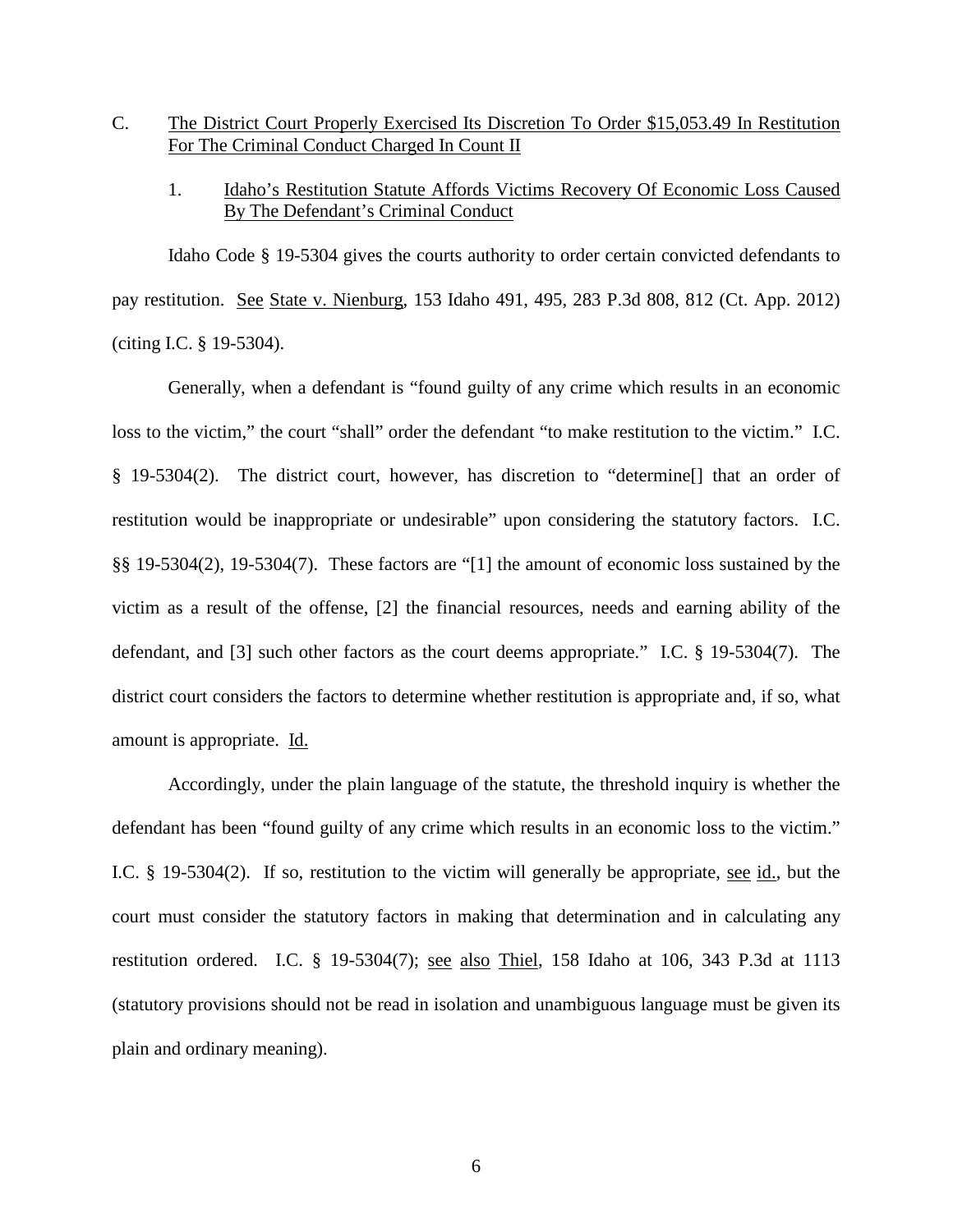The Idaho Supreme Court has made clear that causal connection is an element of a proper award of restitution under the statute. State v. Corbus, 150 Idaho 599, 602, 249 P.3d 398, 401 (2011). The statutory definition of "victim" includes a person "who suffers economic loss or injury as the result of the defendant's criminal conduct[.]" I.C. § 19-5304(1)(e)(i). The language "as the result" thus requires a causal connection between the economic loss and "the defendant's criminal conduct." See id.; Corbus, 150 Idaho at 602, 249 P.3d at 401 (medical bills of passenger in defendant-driver's high speed chase were actually and proximately caused by defendant's criminal conduct); State v. Davis, 156 Idaho 671, 673, 676, 330 P.3d 417, 419, 422 (Ct. App. 2014) (affirming restitution in grand theft case for the full amount of damage to a stolen motorcycle that occurred during or after the defendant's knowing possession of the motorcycle); State v. Wisdom, 161 Idaho 916, 920, 393 P.3d 576, 580 (2017) (describing applicable tests for actual and proximate cause).

For instance, in State v. Schultz, the court affirmed a restitution award including unauthorized transactions that fit the grand theft theory and time frame of the charging document but for which no evidence was adduced at trial. 148 Idaho at 885-87, 231 P.3d at 530-32. Thus, Schultz demonstrates that the restitution award need not be solely based on transactions proved at trial. See id.

And in State v. Richmond, a case in all salient points like this case, the Court of Appeals held that a victim may recover restitution in the amount proven by a preponderance of the evidence, even when the amount of restitution exceeds the maximum dollar amount defining the offense. See 137 Idaho at 37-38, 43 P.3d at 796-97. The defendant was charged with felony malicious injury to property arising from vandalism of farm equipment and fields. Id. at 36, 43 P.3d at 795. The jury acquitted the defendant of the felony but found the defendant guilty of the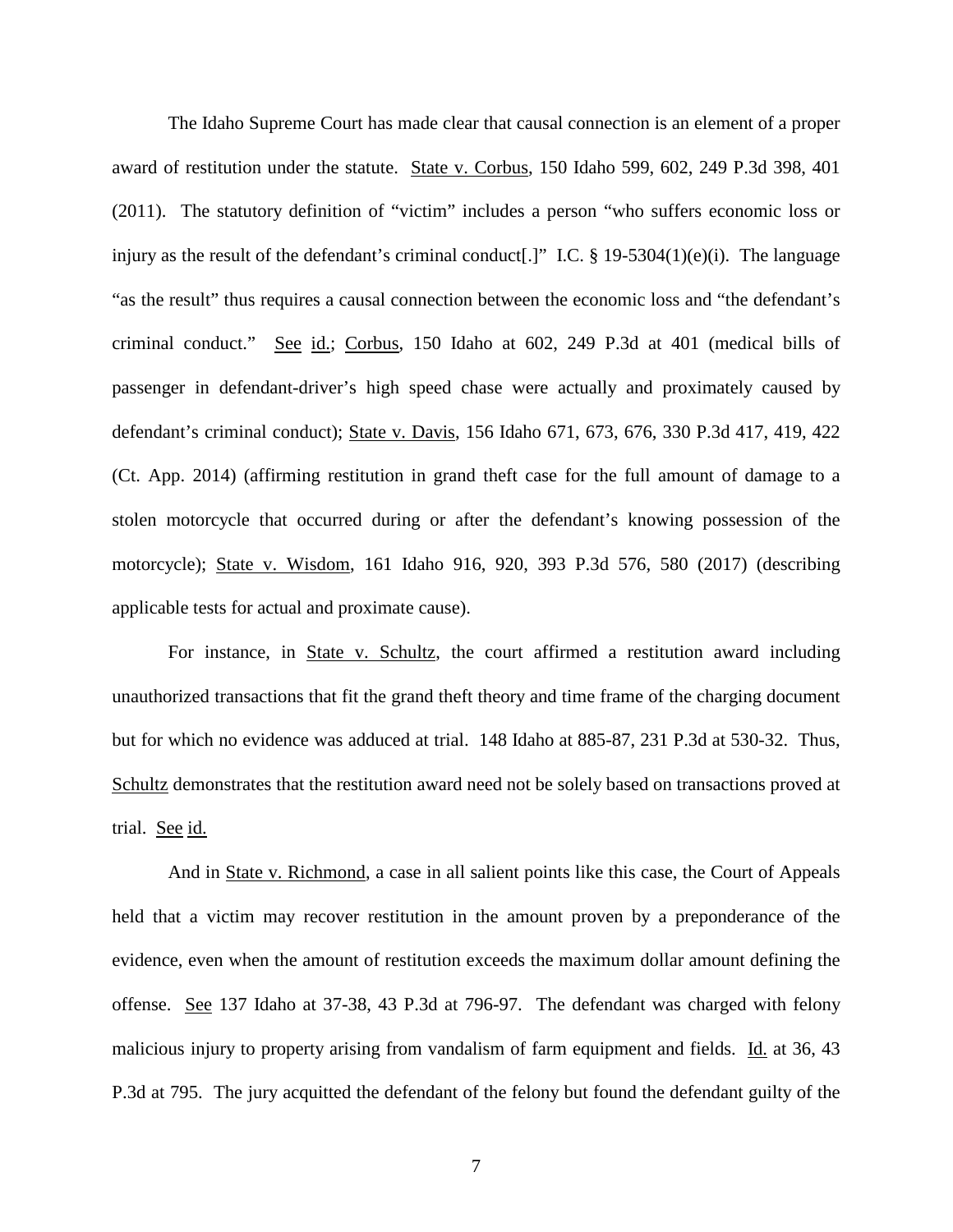lesser-included misdemeanor malicious injury to property offense. Id. The difference between felony and misdemeanor malicious injury is the amount of damage proven: a felony is \$1,000 or more, and a misdemeanor is less than \$1,000. I.C. § 18-7001(2). After trial, the court considered the evidence of the victim's losses and ordered \$14,828.54 in restitution. Richmond, 137 Idaho at 38, 43 P.3d at 797. The defendant challenged the amount of restitution ordered by arguing that because the underlying offense was a misdemeanor, restitution should have been capped at \$999.99. Id. at 37, 43 P.3d at 796. The court rejected this argument because the amount of restitution need only be proven by a preponderance of the evidence. Id. It was of no moment that the amount had not been proven beyond a reasonable doubt during the criminal trial. See id. Idaho Code § 19-5304 provides that the restitution proceeding is separate from the criminal trial and has a lower burden of proof. See I.C. § 19-5304(6).

This difference in burdens of proof reflects the purpose of the restitution proceeding—to provide the victim a means of obtaining recompense without having to file a separate civil action. "The policy behind Idaho's restitution statute favors full compensation to crime victims who suffer economic loss as a result of a defendant's criminal conduct." Bakke, \_\_\_ Idaho \_\_\_, 481 P.3d at 1201. A "restitution proceeding is, in essence, a civil proceeding distinct from the criminal case." State v. Mosqueda, 150 Idaho 830, 834, 252 P.3d 563, 567 (Ct. App. 2011). "The legislature established that economic losses are to be determined by a civil preponderance of the evidence standard so that criminal trial courts are able to resolve issues of restitution, 'thus freeing the crime victim of the burden of instituting a civil action based on the same conduct, and our court system from unnecessary, repetitive trials.'" Bakke, \_\_\_ Idaho at \_\_\_, 481 P.3d at 1201 (quoting Richmond, 137 Idaho at 38-39, 43 P.3d at 797-98). "In this way, restitution clearly benefits the crime victims by obviating the need to incur the cost and inconvenience of a separate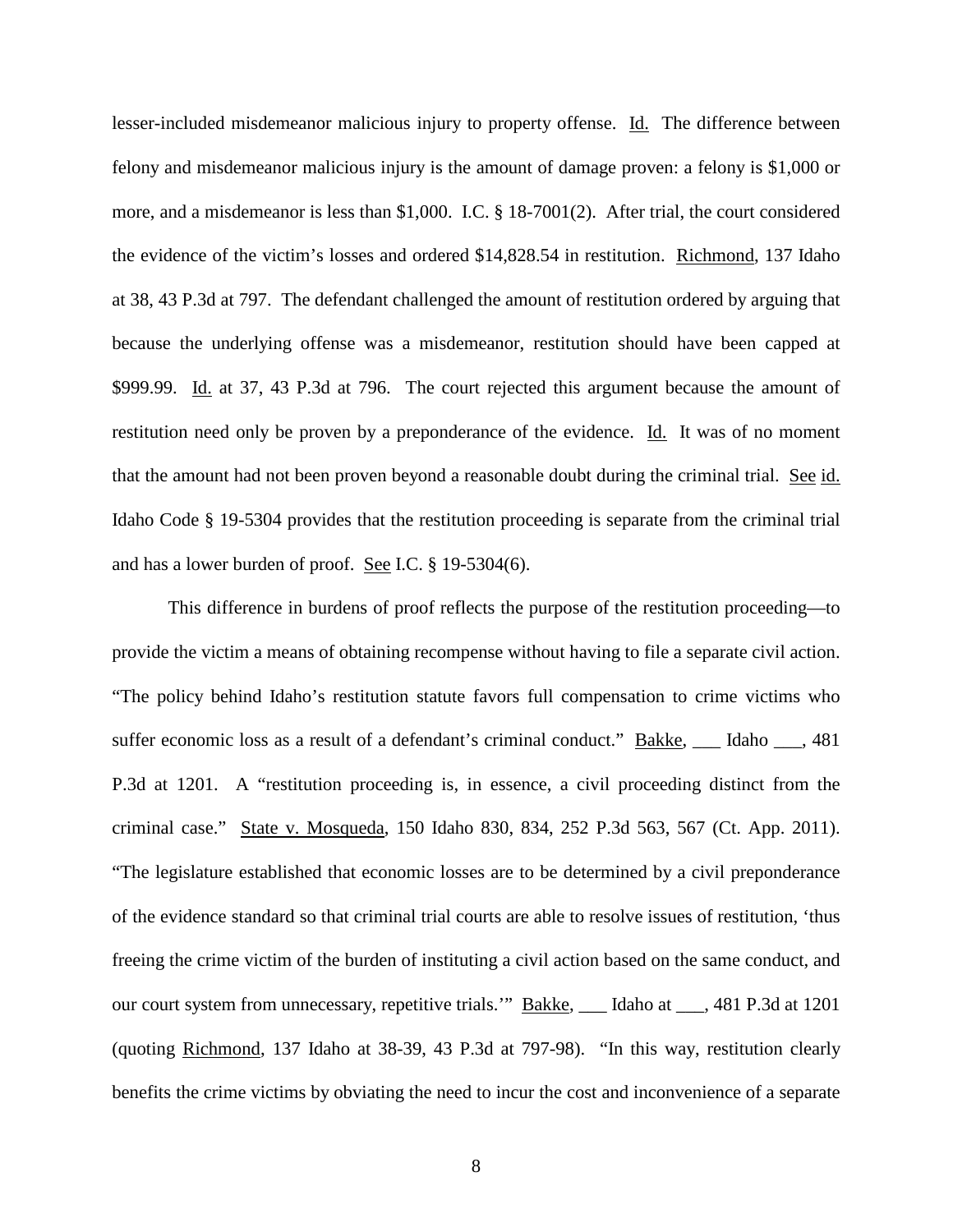civil action; however, '[r]estitution orders also operate for the benefit of the state, in part because they promote the rehabilitative and deterrent purposes of the criminal law.'" Id. (quoting State v. Card, 146 Idaho 111, 114, 190 P.3d 930, 933 (Ct. App. 2008)).

Here, the district court acted within its statutory discretion. Adams was "found guilty of [a] crime which result [ed] in an economic loss to [Idaho Interior Services, LLC]," I.C. § 19-5304(2), petit theft (R., p. 273). Adams does not dispute that the petit theft resulted "in **an** economic loss." I.C. § 19-5304(2) (emphasis added). Rather, he disputes how much the economic loss was, or how much he should be responsible to pay. (See Appellant's brief, p. 11.) Accordingly, unless the district court found it "inappropriate or undesirable," the court had authority under the plain language of I.C. § 19-5304(2) to order some amount of restitution. The district court set forth the correct standard and determined that restitution was appropriate. (See R., pp. 337-39.) The court found by a preponderance of the evidence that Idaho Interior Services, LLC had lost \$15,053.49 as the result of Adams' criminal conduct—unauthorized charges to the company bank account. (See R., pp. 338-39.) Adams did not dispute the evidence supporting the \$15,053.49 amount. (R., p. 338.) Like the court in Schultz, the district court ordered restitution in an amount that covered not only the loss from the convicted crime itself, but also the loss from the criminal conduct during the time frame and under the theory included in the charging document—the debit card transactions during the time period January 1, 2015, through November 3, 2016. (R., pp. 111, 260, 322-23, 338-39). The fact that the amount of economic loss proven (\$15,053.49) exceeded the maximum amount defining the offense (\$999) was proper because restitution may be proven by a preponderance of the evidence, while the amount of loss for purposes of the conviction itself must be proven beyond reasonable doubt. See Richmond, 137 Idaho at 37-38, 43 P.3d at 796-97. The restitution order comports with the purpose of the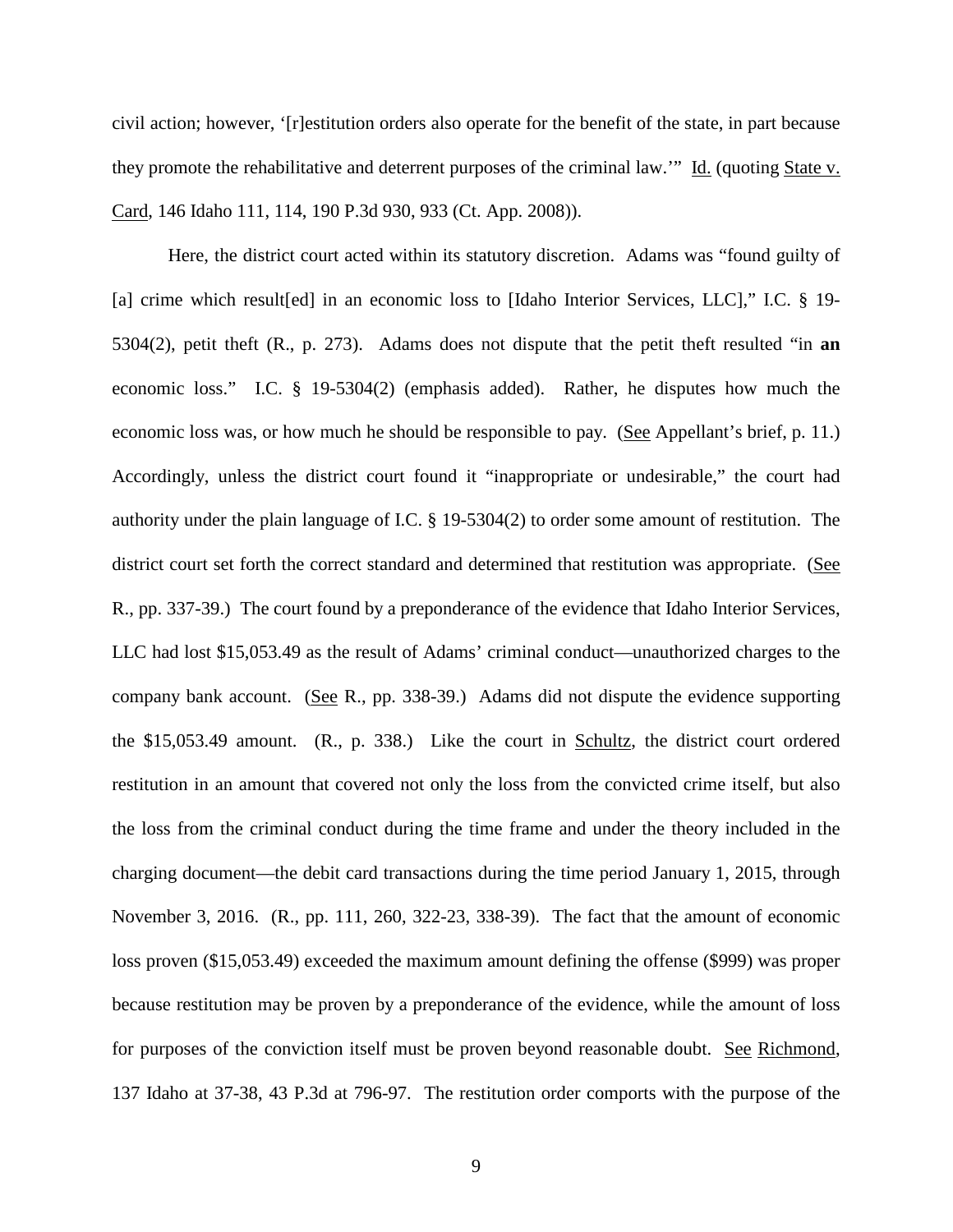statute, affording Idaho Interior Services, LLC recovery of its economic losses without the burden of a separate civil case. See Bakke, \_\_\_ Idaho \_\_\_, 481 P.3d at 1201.

#### 2. Other Jurisdictions Have Reached The Same Conclusion As *State v. Richmond*

This Court need look no farther than I.C. § 19-5304 and Idaho case law to affirm the district court's restitution order in this case. But it is worth noting that the Idaho Court of Appeals' decision in Richmond does not stand alone. A number of other jurisdictions with similar criminal restitution statutes have held in similar circumstances that restitution is not capped at the maximum dollar amount defining the offense for which the defendant was convicted. See, e.g., Kuebel v. State, 446 P.3d 179, 188-90 (Wy. 2019) (holding that district court did not abuse its discretion by ordering restitution in an amount greater than \$1,000 when defendant was convicted of misdemeanor theft, which is defined as theft of property valued less than \$1,000); J.O.S. v. State, 689 So. 2d 1061, 1062-65, 1062 n.3 (Fla. 1997) (holding that court could order \$1,092 in restitution even though second-degree misdemeanor criminal mischief, the crime of which defendant was found guilty, involves damage of \$200 or less); State v. Rogers, 638 P.2d 89, 91-92 (Wash. Ct. App. 1981) (while the amount of loss needed to be calculated on remand, the court rejected defendant's argument that the court had "erred in ordering him to pay restitution in an amount greater than \$1,500 because he was convicted of the crime of possessing property having a value of less than \$1,500"); State v. Foltz, 513 P.2d 1208, 1209-10 (Or. Ct. App. 1973) (under a statute allowing the court to condition probation on defendant making "restitution to the aggrieved party for the damage or loss caused by offense," the court could condition probation on payment of restitution for the amount defendant actually took (\$2,600), even if he was convicted of "attempted theft in the second degree (\$120)"); State v. Stuart, 449 P.3d 455, at \*1-3 (Kan. Ct. App. 2019) (unpub.) (affirming \$2,577.56 in restitution arising from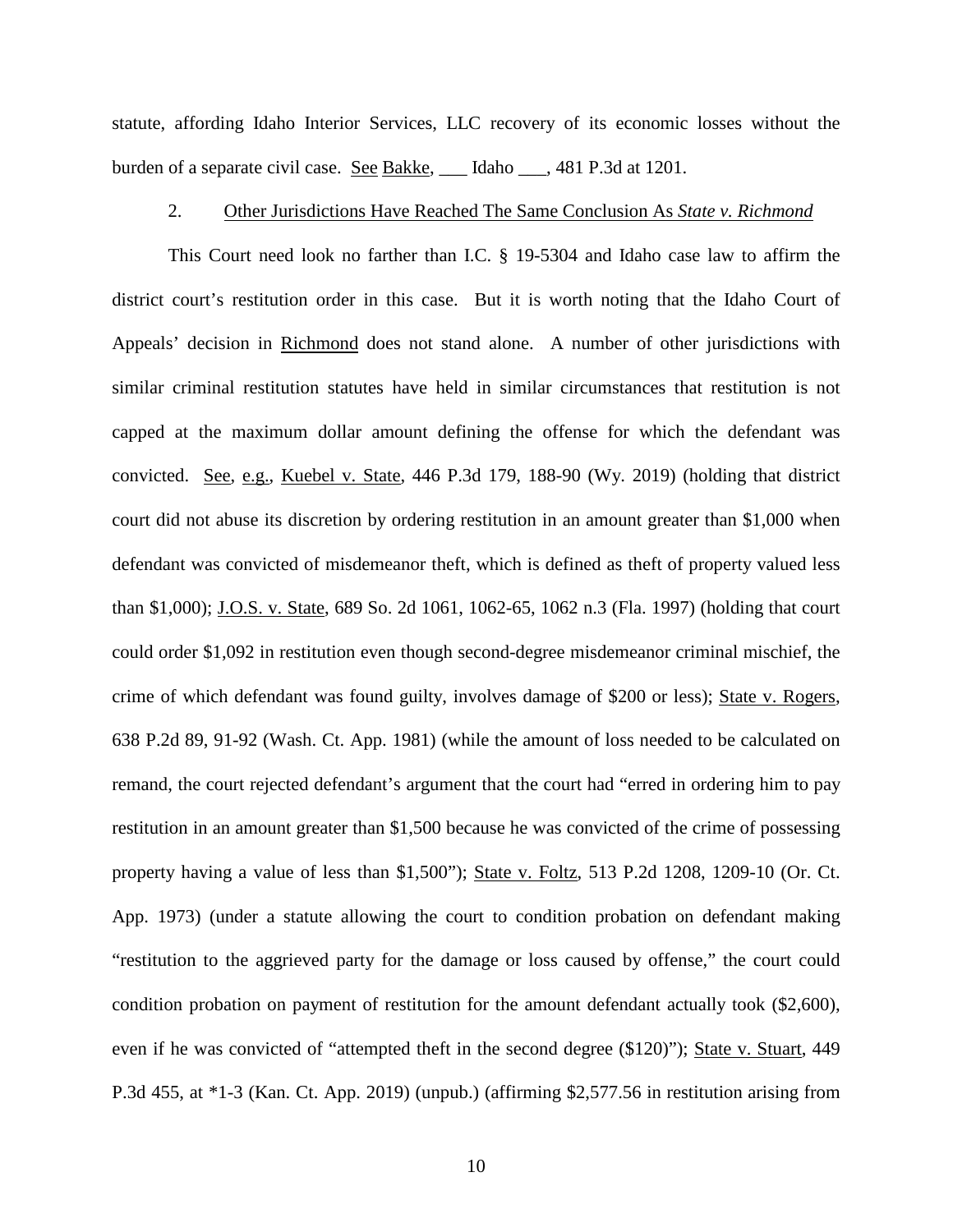conduct underlying defendant's conviction for "misdemeanor criminal damage to property of an amount less than \$1,000").

#### 3. Adams' Arguments Should Be Rejected

Adams argues that Richmond was wrongly decided because the Court of Appeals bases its decision on a perceived policy behind the restitution statute rather than the statute itself. (Appellant's brief, p. 14.) This is an inaccurate portrayal of the court's opinion. The court in Richmond applied the plain language of the statute. See 137 Idaho at 37, 43 P.3d at 796 (explaining and quoting I.C. § 19-5304). The court referred to the policy behind the restitution statute, but it based its decision on the statute's language that restitution may be proven by a preponderance of the evidence. See id. at 38, 43 P.3d at 797 (agreeing with the district court's reasoning that "the fact that the statute says it can be proven by a preponderance of the evidence as opposed to beyond a reasonable doubt, I think there is a basis to impose restitution in an amount greater than the statutory amount for the crime itself").

Adams also faults Richmond because the opinion purportedly ignores the statutory definition of the phrase "found guilty of any crime." (Appellant's brief, p. 15 (citing I.C. § 19- 5304(1)(b).) But as explained in Part C.1., this language does not define the scope of restitution that can be ordered under the statute. Rather, the language is part of the threshold determination that opens the door for the court to order restitution. See supra Part C.1.; I.C.  $\S$  19-5304(2) ("Unless the court determines that an order of restitution would be inappropriate or undesirable, it shall order a defendant found guilty of any crime which results in an economic loss to the victim to make restitution to the victim."). This threshold question was undisputed in Richmond and therefore did not need to be addressed. Richmond was "found guilty of [a] crime" (misdemeanor malicious injury to property) that resulted "in **an** economic loss." I.C. § 19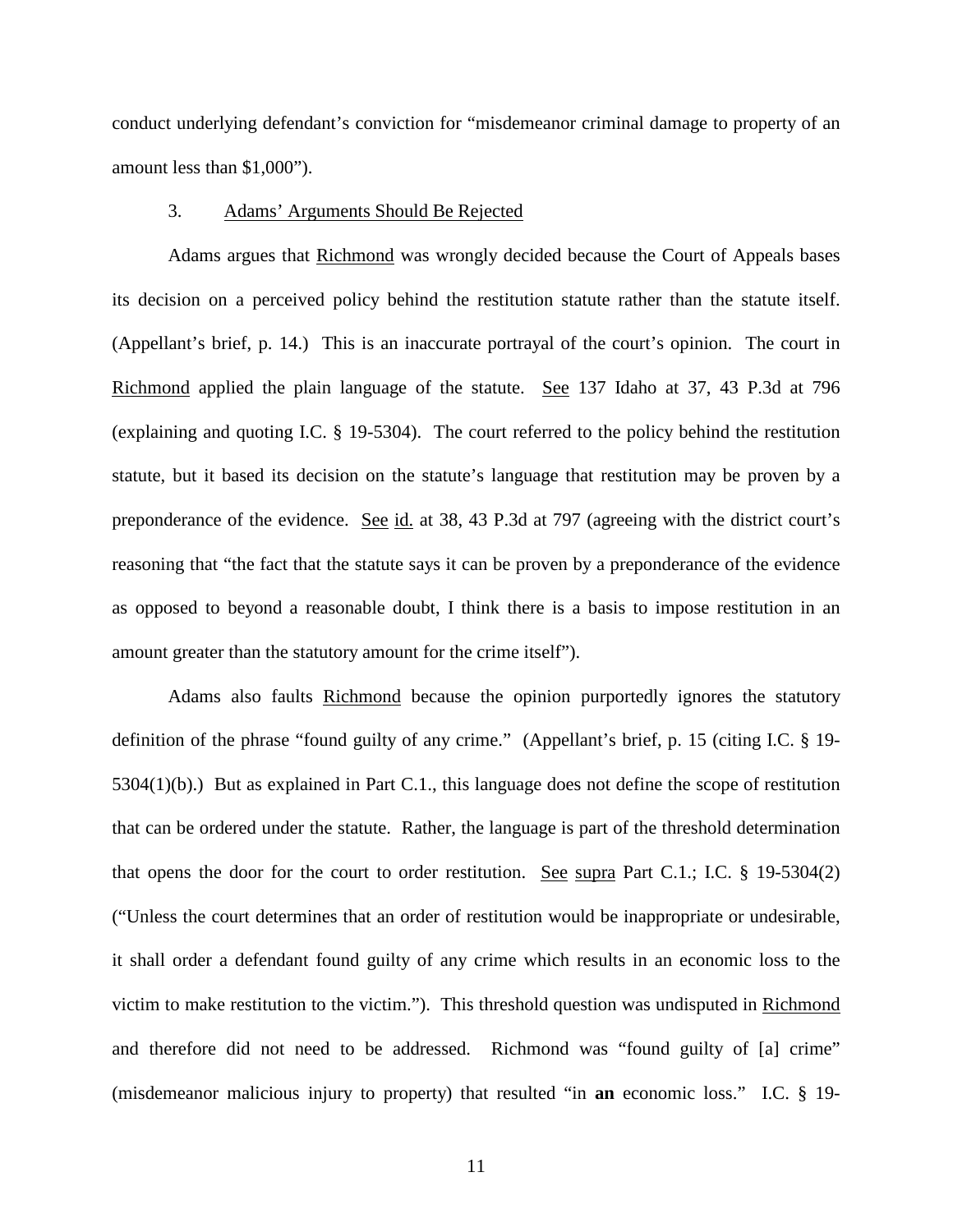5304(2) (emphasis added); see Richmond, 137 Idaho at 36, 43 P.3d at 795. While Richmond disputed how much he should be responsible to pay, he did not deny that his conduct caused **an** economic loss. See id. at 37, 43 P.3d at 796. The threshold question is likewise undisputed in this case, and the language does not control the outcome of Adams' appeal: Adams was "found guilty of [a] crime" (petit theft), which resulted "in **an** economic loss." (I.C. § 19-5304(2) (emphasis added); R., p. 273.) Adams does not dispute that his crime resulted in an economic loss; he only disputes that his crime could, under the language of I.C. § 19-5304, result in a compensable loss of \$1,000 or more. (See Appellant's brief, p. 11.)

Adams also implicitly argues that Richmond should be distinguished because in that case the appellant had not included record evidence supporting the district court's calculation of restitution. (See Appellant's brief, p. 14.) This distinction is irrelevant here. The court in Richmond rejected the appellant's argument that restitution was capped at \$999 as a matter of law—and needed no record evidence to do so. See 137 Idaho at 38-39, 43 P.3d at 797-98. The record evidence in Richmond would have allowed the court to evaluate Richmond's challenge that substantial evidence did not exist to support the district court's restitution order. See id. at 37-38, 43 P.3d at 796-97; Corbus, 150 Idaho at 602, 249 P.3d at 401 (providing that findings of fact with regard to restitution will not be disturbed on appeal if supported by substantial evidence). Here, there is no substantial evidence challenge. (See Appellant's brief, pp. 12-13.) Accordingly, the fact that the court in Richmond could not review the record has no impact on the legal question raised in this appeal.

Finally, Adams argues that **State v. Aubert should control.** (Appellant's brief, p. 16.) In Aubert, the Idaho Court of Appeals held that the district court lacked statutory authority to order restitution for uncharged thefts. 119 Idaho at 869-71, 811 P.2d at 45-46 (overruled on other